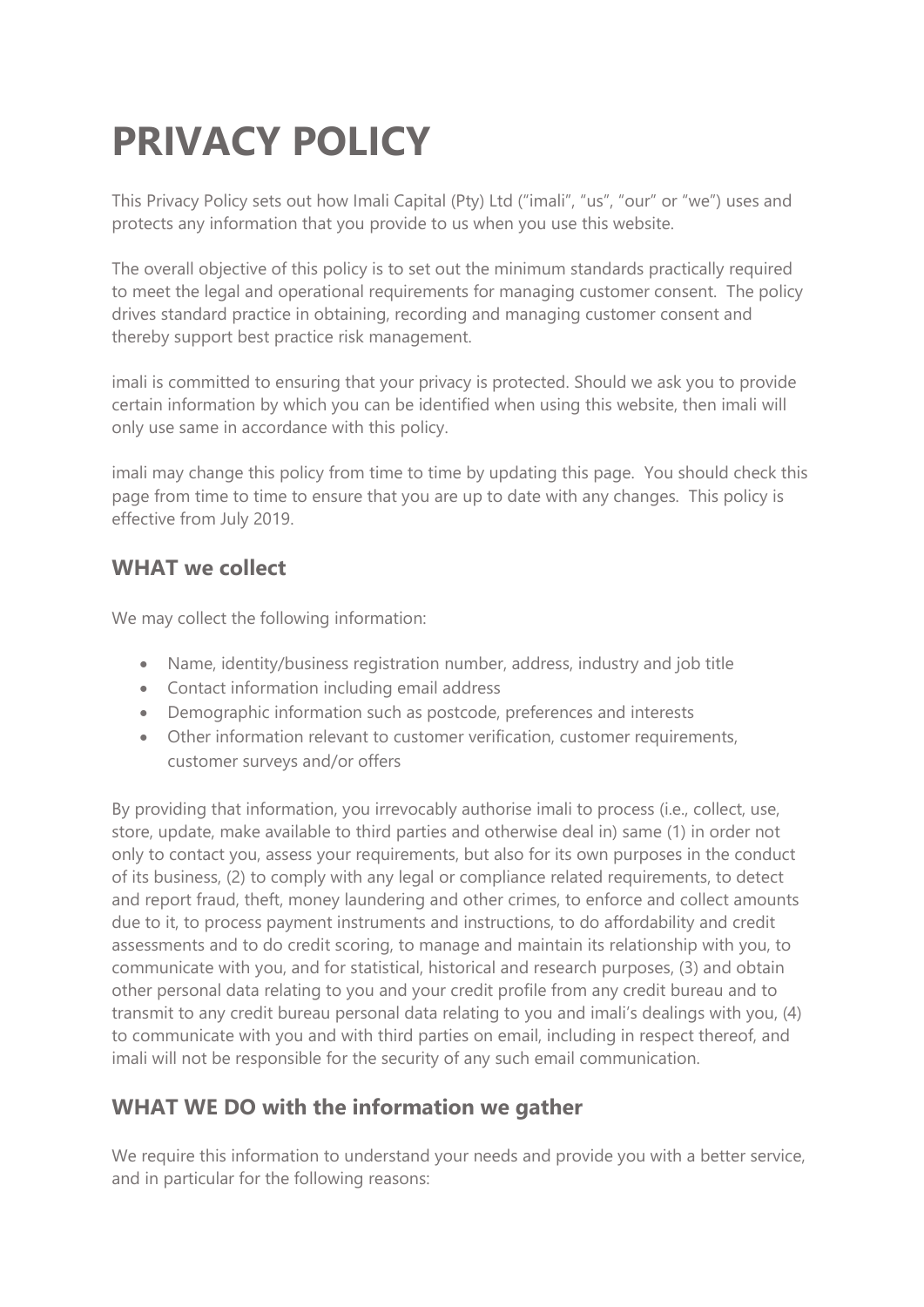- Internal assessments
- Internal record keeping
- We may use the information to improve our products and services
- We may periodically send promotional emails about new products, special offers or other information which we think you may find interesting using the email address which you have provided.
- From time to time, we may also use your information to contact you for market research purposes. We may contact you by email, phone, fax or mail. We may use the information to customize the website according to your interests.

## **SECURITY**

In order to prevent unauthorized access or disclosure of your information, we have put in place suitable physical, electronic and managerial procedures to safeguard and secure the information we collect online.

#### **HOW we use cookies**

A cookie is a small file which asks permission to be placed on your computer's hard drive. Once you agree, the file is added, and the cookie helps analyse web traffic or lets you know when you visit a particular site. Cookies allow web applications to respond to you as an individual. The web application can tailor its operations to your needs, likes and dislikes by gathering and remembering information about your preferences.

We use traffic log cookies to identify which pages are being used. This helps us analyse data about web page traffic and improve our website in order to tailor it to customer needs. We only use this information for statistical analysis purposes and then the data is removed from the system.

Overall, cookies help us provide you with a better website, by enabling us to monitor which pages you find useful and which you do not. A cookie in no way gives us access to your computer or any information about you, other than the data you choose to share with us.

You can choose to accept or decline cookies. Most web browsers automatically accept cookies, but you can usually modify your browser setting to decline cookies if you prefer. This may prevent you from taking full advantage of the website.

#### **CONTROLLING your personal information**

You may request details of personal information which we hold about you under relevant South African legislation. A fee will be payable. If you would like a copy of the information held on you please send an email to [privacy@imalicapital.co.za](mailto:privacy@imalicapital.co.za)